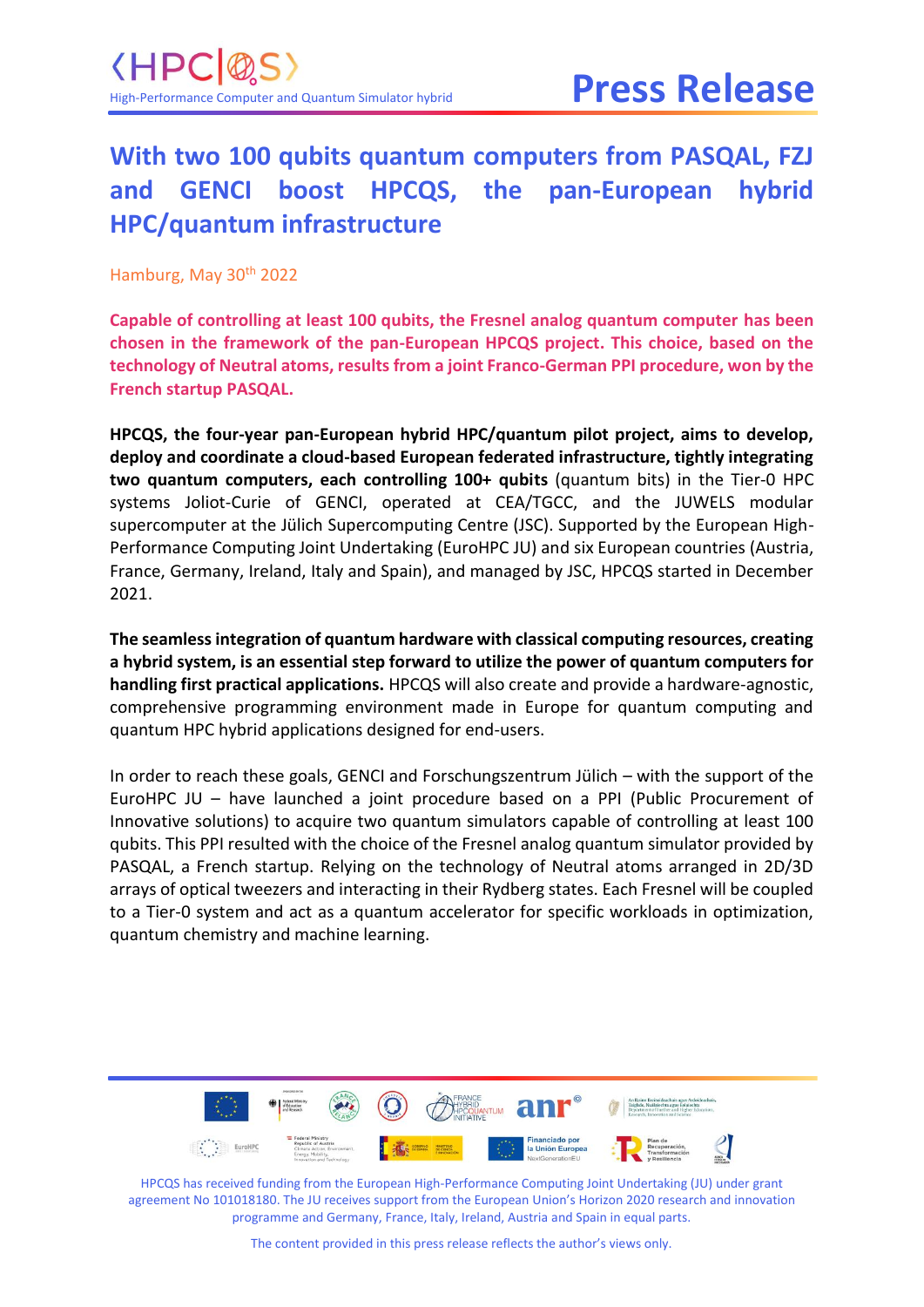# **Press Release**



*Neutral atoms quantum computer © PASQAL*

The two Fresnel quantum simulators will be installed during the second half of 2023 at CEA/TGCC and FZJ/JSC. In the meantime, PASQAL will provide remote early access to their inhouse Fresnel system in order to advance HPCQS activities toward the deployment of a full hybrid software stack including cloud access, resource management of hybrid workloads, tools and libraries, including benchmarking and certification/performance analysis. Engaging users in co-design will lead to prototype applications in machine learning and scientific simulations, featuring quantum algorithms to solve differential equations, material simulation, graph machine learning problems and optimization problems.

Anders Dam Jensen, Executive Director of the EuroHPC Joint Undertaking said, "The EuroHPC JU is delighted to be supporting its first quantum computing initiative and looks forward to seeing the new quantum simulators in action. Enabling access to quantum computing and leveraging the capabilities of this resource in conjunction with our existing classical HPC infrastructure will allow European research and industry to develop novel and pioneering technological applications and solutions."

"GENCI and CEA are extremely happy of the selection of the Fresnel quantum simulator from PASQAL to make HPCQS now live. This acquisition performed in the field of the French quantum strategy and the HPCQS European project is a historical step for France and Europe



HPCQS has received funding from the European High-Performance Computing Joint Undertaking (JU) under grant agreement No 101018180. The JU receives support from the European Union's Horizon 2020 research and innovation programme and Germany, France, Italy, Ireland, Austria and Spain in equal parts.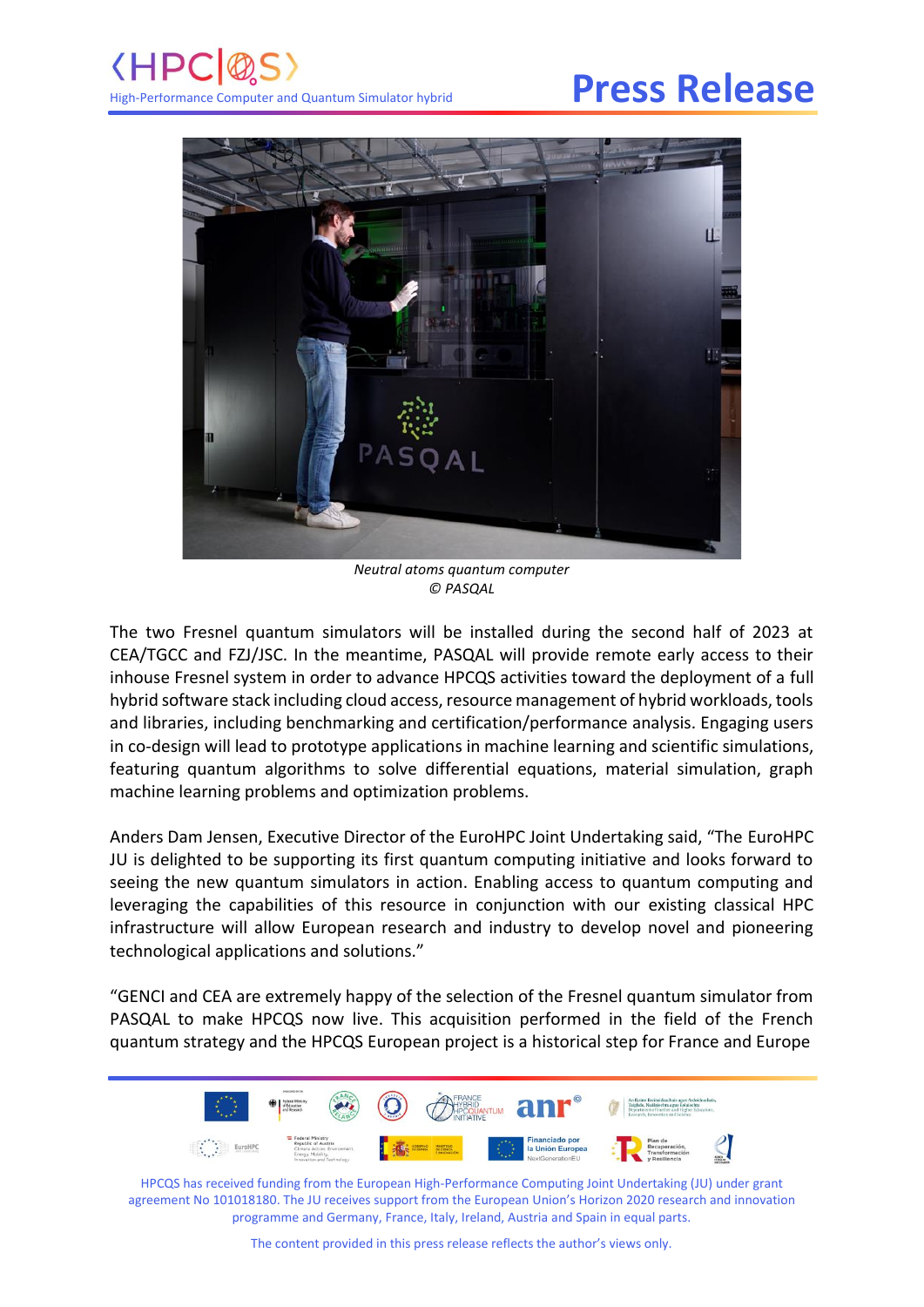### (HP) High-Performance Computer and Quantum Simulator hybrid

# **Press Release**

in terms of assessment of quantum advantage. Coupled to our supercomputer Joliot Curie at TGCC, their unique 100+ qubits technology based on cold atoms will allow European researchers to assess concretely the potential of quantum computing on their scientific and industrial workloads" said together Philippe Lavocat, CEO of GENCI, and Jacques-Charles Lafoucrière, HQI, Program Manager at CEA.

"HPCQS is the ideal continuation of the plans and activities for hybrid quantum HPC computing, which we have started in Germany with JUNIQ, on a European level together with our excellent partners," explains Prof. Thomas Lippert from JSC. "With HPCQS, we are the first in the world to realize the deep integration between HPC and quantum computing based on modular supercomputing and are bringing Europe to the forefront of research with this innovative technology."

"The team at PASQAL is deeply honored that our Neutral atoms quantum computers have been selected by the HPCQS alliance to form the heart of the first European hybrid (quantumclassical) HPC infrastructure. We are proud to be part of a collaboration with such great partners and to contribute to positioning the European HPC community at the forefront of the quantum revolution. The role which PASQAL can play for the HPCQS alliance could not have been achieved without the strong support of the French public authorities and without their commitment to reach for excellence in quantum technologies, as formulated in The French National Quantum plan. That is why today is not just about the selection of the quantum computers of PASQAL. Today is about strengthening Europe's strategic autonomy in quantum and HPC. We are building the HPC infrastructure of tomorrow, delivered by European champions in quantum and HPC" said Georges-Olivier Reymond, CEO of PASQAL.



*HPCQS brings together leading quantum and supercomputer experts from science and industry from six European countries. © HPCQS*



HPCQS has received funding from the European High-Performance Computing Joint Undertaking (JU) under grant agreement No 101018180. The JU receives support from the European Union's Horizon 2020 research and innovation programme and Germany, France, Italy, Ireland, Austria and Spain in equal parts.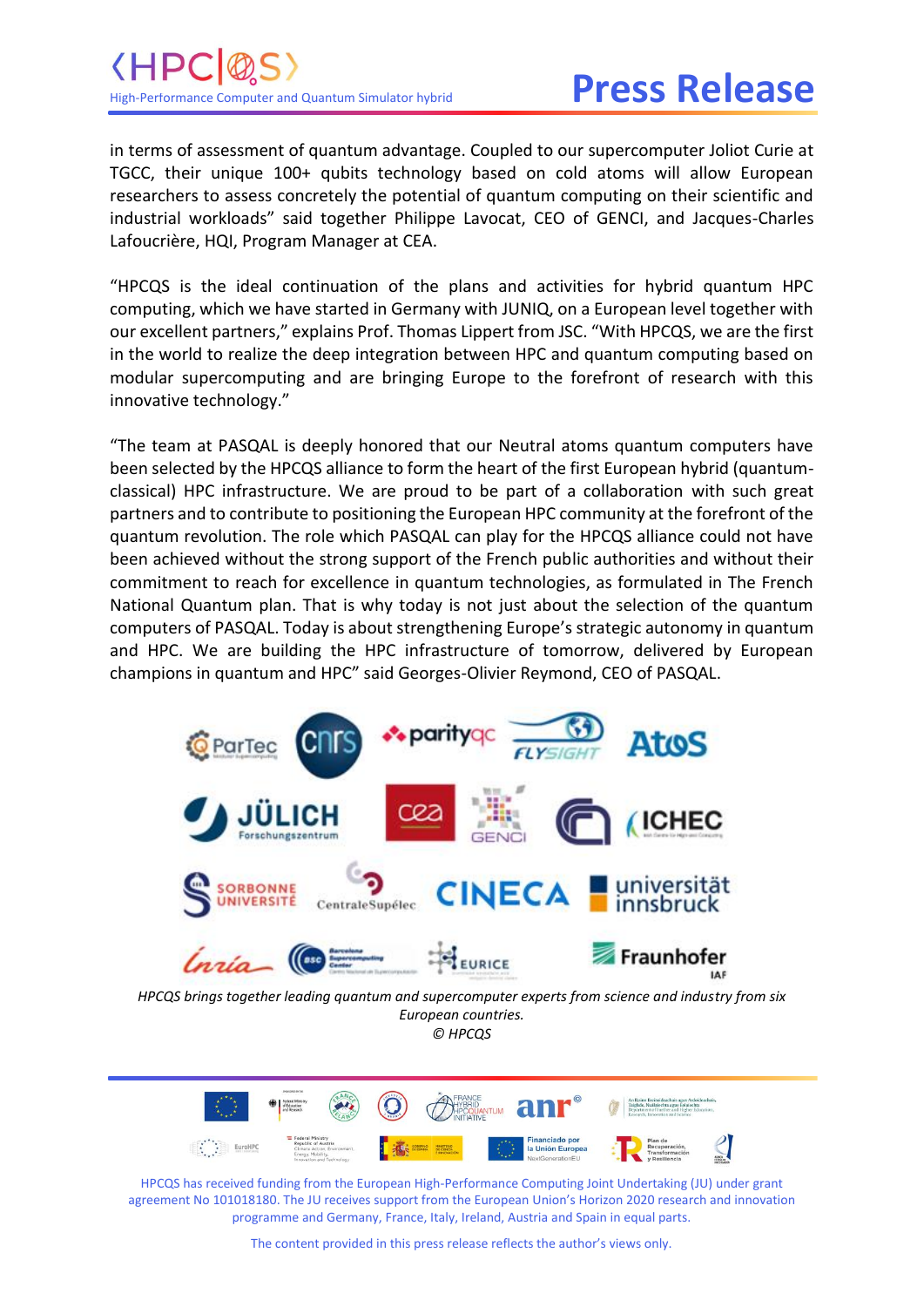**Press Release**

| <b>Contacts</b>       |                                      |
|-----------------------|--------------------------------------|
| <b>Institution</b>    | FZJ                                  |
| <b>Contact person</b> | Dr. Regine Panknin                   |
| E-mail                | r.panknin@fz-juelich.de              |
| <b>Phone</b>          | +49 2461 61-9054                     |
| <b>Website</b>        | www.fz-juelich.de/portal/EN          |
| <b>Institution</b>    | <b>GENCI</b>                         |
| <b>Contact person</b> | Nicolas Belot                        |
| E-mail                | nicolas.belot@genci.fr               |
| <b>Phone</b>          | +33 7 60999510                       |
| <b>Website</b>        | www.genci.fr/en                      |
| <b>Institution</b>    | PASQAL                               |
| <b>Contact person</b> | Jean-Charles Cabelguen               |
| E-mail                | jean-charles.cabelguen@pasqal.com    |
| <b>Phone</b>          | +33 6 87 23 20 05                    |
| <b>Website</b>        | www.pasqal.com                       |
| <b>Institution</b>    | EuroHPC JU                           |
| <b>Contact person</b> | <b>Pauline Gounaud</b>               |
| E-mail                | pauline.gounaud@eurohpc-ju.europa.eu |
| <b>Phone</b>          | + 352 28 12 45 20                    |
| <b>Website</b>        | https://eurohpc-ju.europa.eu         |
| <b>Institution</b>    | <b>EURICE GmbH</b>                   |
| <b>Contact person</b> | Laura Schweigert                     |
| E-mail                | I.schweigert@eurice.eu               |
| <b>Phone</b>          | +49 30 374415-846                    |
| <b>Website</b>        | www.eurice.eu                        |

#### **About HPCQS**

HPCQS is part of the European High Performance Computing Joint Undertaking (EuroHPC JU) initiative – a research and innovation project within the Horizon 2020 framework program. It seeks to integrate and couple two quantum simulators, each capable of controlling more than 100 qubits, with two existing European Tier-0 supercomputers, and to deploy an open European federated hybrid HPC-QS infrastructure that will provide non-commercial cloud access to public and private European users. The project aims to develop a hybrid programming platform which allows to combine quantum simulations with classical high performance computing and thus accelerates the computing speed of classical



HPCQS has received funding from the European High-Performance Computing Joint Undertaking (JU) under grant agreement No 101018180. The JU receives support from the European Union's Horizon 2020 research and innovation programme and Germany, France, Italy, Ireland, Austria and Spain in equal parts.